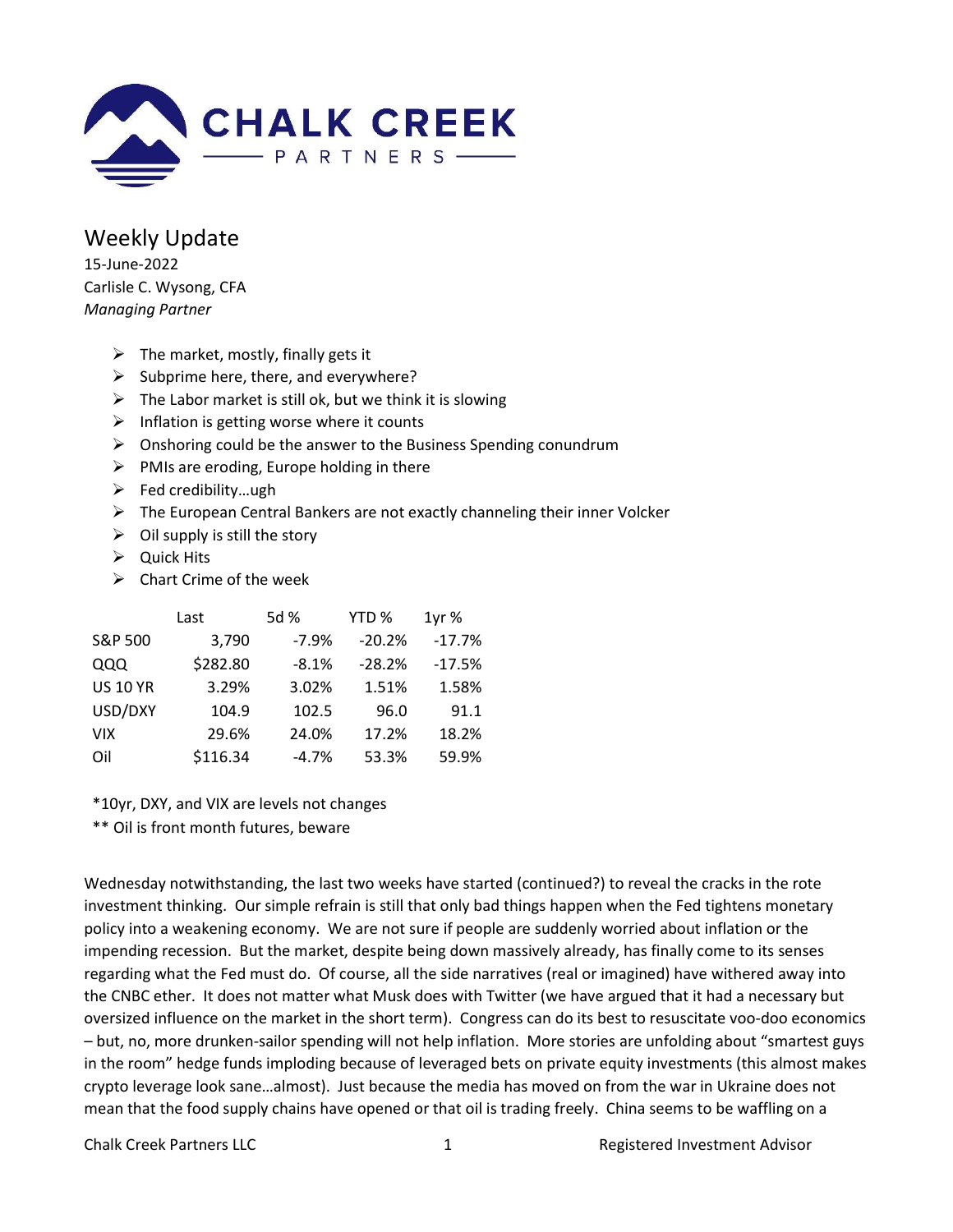weekly basis to lockdown various cities. We suspect this behavior will persist until the autumn when the "elections" take place. Ergo, our baseline is we will not see renewed global demand stemming from China. And oh yeah, crypto is intrinsically worthless (but you can still make money trading it…including on the short side!).

But Wednesday, the market rallied because the Fed hiked interest rates more than expected. Ok, sure, this week the Fed had leaked that it was going to be more forceful. But as the Fed wrangles with evaporating credibility, it decides to change course from its previous message cemented in stone (six weeks ago)? And the market likes this? Not to mention, the market believes that the Fed has the power to stop the inflation wheels already in motion by simply adding an extra 0.25%? The funniest reaction we heard was that the market was happy to pull forward the recession! Once this folly sinks in, we suspect Wednesday's market reaction will be like Lubbock…best viewed in the rearview mirror.

 $\triangleright$  Subprime here, there, and everywhere?

Last week we noted that Subprime lending was back. We were referring to the Buy Now Pay Later scams. Well, we have another zombie from the past making a comeback (don't call it a comeback?). Adjustable-Rate Mortgages…ARMs…are back. These mortgage with low teaser rates in the early years blew up many a borrower back in the Housing crisis (World Financial Crisis…whatever). Last year, ARMs accounted for 4% of all mortgage applications. This year, they are almost 10%.

 $\triangleright$  The Labor market is still ok, but we think it is slowing

The May Employment Report surprised on the upside with a gain of 390k nonfarm payrolls with 333k being private. The report was particularly strong in light of the weak ADP guess of only 128k new private jobs. But it is also worth noting that revisions for the last two months resulted in fewer job gains than first thought (22k lower). And the trend in job gains is a slowing one. Manufacturing jobs were a bit light (+18k). Leisure & Hospitality was the strongest gainer again (+84k). But do not be fooled as this sector is still down over 1.3mm jobs since the virus-fear started. Retail was the lone outright loser (-61k). The Labor Participation Rate ticked up a notch to 62.3% (equivalent to 330k people reentering the workforce). But the prime-age participation rate set another post-virus-fear high of 82.6%. The Unemployment Rate moved higher to 3.6% because of the increased workforce. Average Hourly Earnings slowed to 5.2% annualized vs 5.5% in April.

As we are squarely in the "good news is bad news" camp now, the market reacted poorly. The Fed will take comfort in its interest rate hiking process with this data. Of course, we think the data is disinflationary (adding more workers with slowing wage gains) so the Fed should not be emboldened by this data. But we also know this will not be the case.

Goldman Sachs thinks the huge Job Openings number (11.4mm) is fake news. That is, they think there is double counting loaded into the numbers. We have long guessed that the openings are stale. We think Goldman's reasoning makes sense, too. They point to geographic duplication now that the work force is more remote.

Small Business Employment is not as rosy as the JOLTS or the Employment Report like to project. This chart is courtesy of Hedgeye.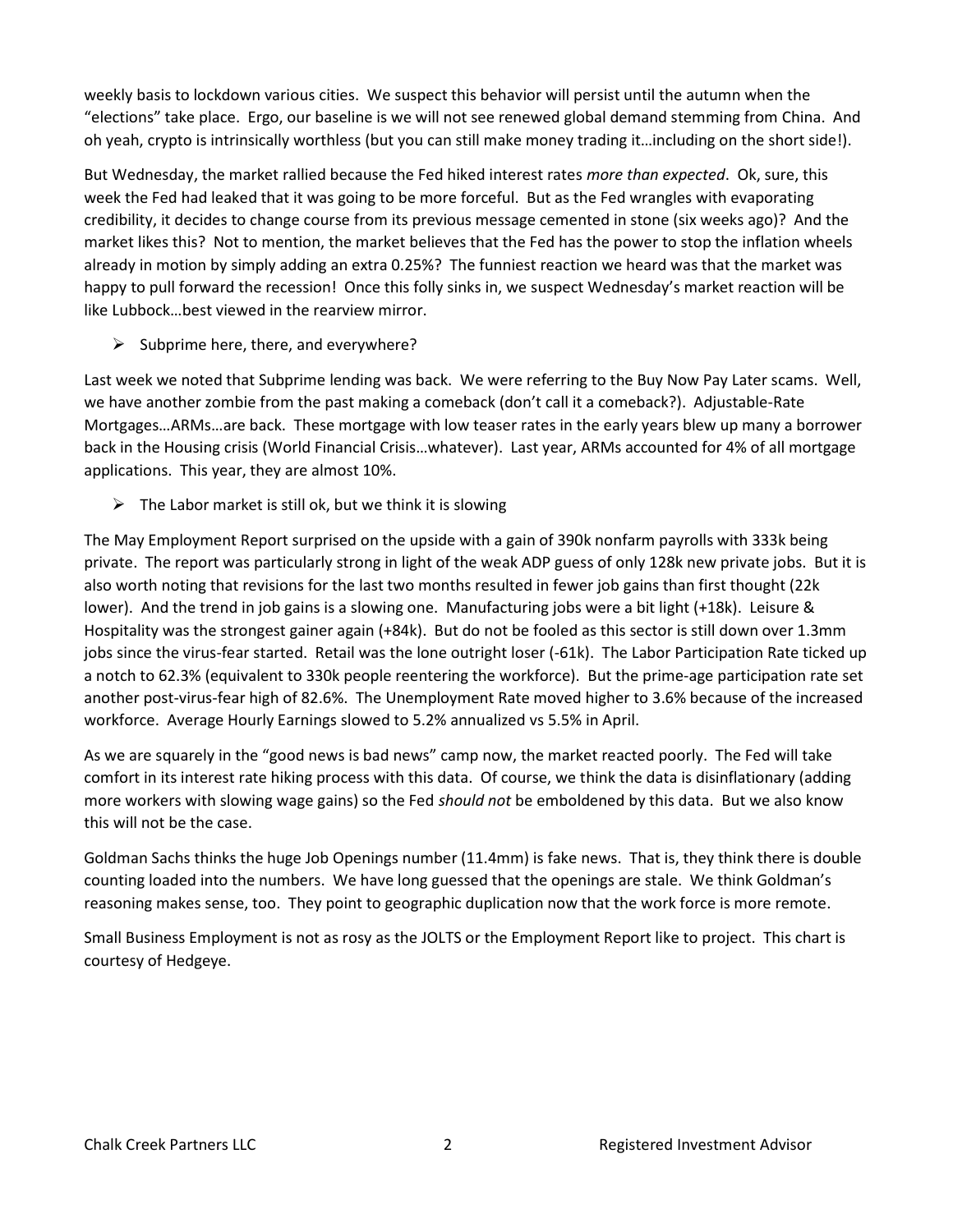

## SMALL BUSINESS EMPLOYMENT

## $\triangleright$  Inflation is getting worse where it counts

The official Consumer Price Index (CPI inflation) increased 8.6% in May vs last year. This is the highest inflation since 1981. This was a monthly increase of 1.0% which is accelerating. The so-called "core" inflation was "only" 6.0%. Its monthly increase was flat at 0.6%. As for the contributors, oil and gas went from a negative in April to a sharp positive (not in a good way) in May. Used cars actually reaccelerated, too. We noted earlier in the year that the comparison would get easier…but this has barely translated into slowing price increases.

The composition of the inflation has changed in just a few months. In March, 31% of the acceleration was in Shelter, 43% in Transportation, and 13% in Food & Beverage. In May, Shelter has moved up to 47%, Transportation is down to only 11%, and F&B is up to 30%. None of this is shocking. But the pattern seems to bely what we have been thinking lately: Inflation is redhot in the hypersensitive areas (like Food and Housing), but it is cooling in more elastic areas. So, we have surging inflation coupled with disinflation. This is a bad recipe. And, of course, Real Wages are still falling (wage gains are not keeping up with inflation).

The Producer Price Index (PPI inflation, or wholesale/input prices) slowed in May to 10.8% from 11% in April. Not exactly comforting. And the Fed cannot take much solace in the "core" number which excludes Food & Energy.

 $\triangleright$  Onshoring could be the answer to the Business Spending conundrum

We have been perplexed at the strong and steady Core Capital Goods segment inside of the Durable Goods report. Merrill might have the answer. Companies are being serious about their reshoring efforts away from China. While much of this will flow to Vietnam, India, Mexico, etc, some will undoubtedly come home to the US. Check out the "mentions" of Reshoring during Q1 mgmt. conference calls.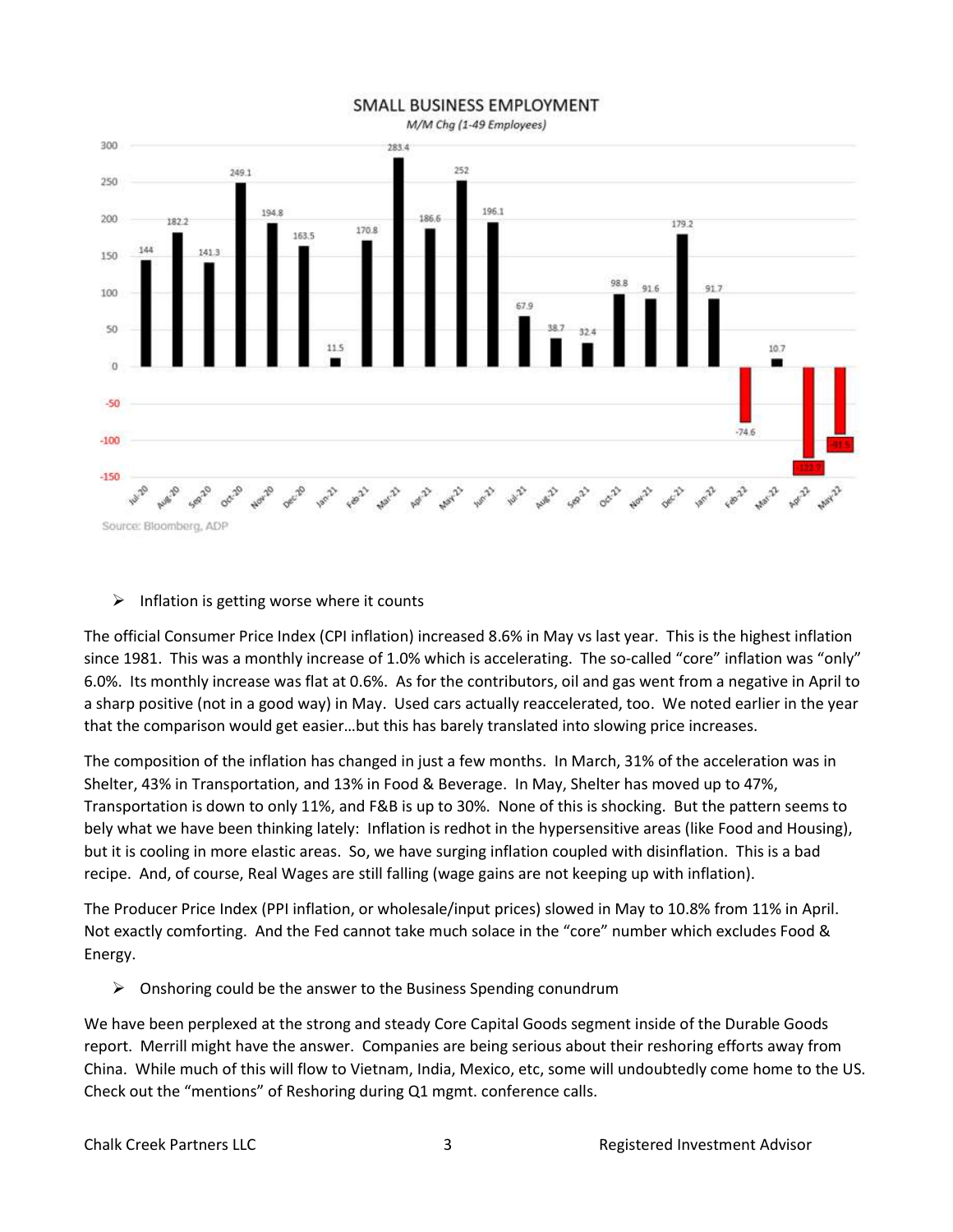

## $\triangleright$  PMIs are eroding, Europe holding in there

The ISM Services Index slipped over a point in May. This business survey is heading back towards the pre-virusfear levels. The PMI Composite (Manufacturing and Services together) is also trending in the wrong direction. The Eurozone PMI Composite is holding in better than the US data. This does not mean the economy is doing better, but the relative view is more stable in Europe. This is surprising to us considering the war on their doorstep and its impact on energy prices.

- $\triangleright$  Other Economic data is bad and getting worse
	- Mortgage Applications fell again last week with a 6.5% drop. But this week they bounced 6.6%. The trend is still undoubtedly negative.
	- Credit Card debt is surging, fastest increase in 25 years.
	- Consumer Sentiment makes another all-time low.
	- The NFIB Small Business Sentiment is at a record low (well below previous troughs).
	- Redfin tells us that luxury homes sales (through April 30, so somewhat stale) were down almost 18% compared to nonluxury which were only down 5% (3-month rolling average vs last year, and luxury is top 5% of the market with nonluxury being the middle of the market).
	- Retail Sales in May went negative. Recall this data is not adjusted for inflation. The consumer is not ok.
	- The Housing Market Index (homebuilder survey) dropped again.

## $\triangleright$  Fed credibility...ugh

Going back to the notion of the Fed losing credibility, the single line that overly optimistic traders latched onto was chairman Powell saying that 75bps hikes will not be "common," but one could happen in the July meeting! Somehow, Powell thinks the consumer remains strong with spending at robust levels, and that growth remains healthy. The not-so-soothsayers adjusted their economic projections. They collectively boosted their own interest rate outlook from 1.9% to 3.4% for this year. And for next year, the outlook was boosted from 2.8% to 3.8%. Of course, the Fed maintains that inflation will be back to its target rate of 2% in 18 months.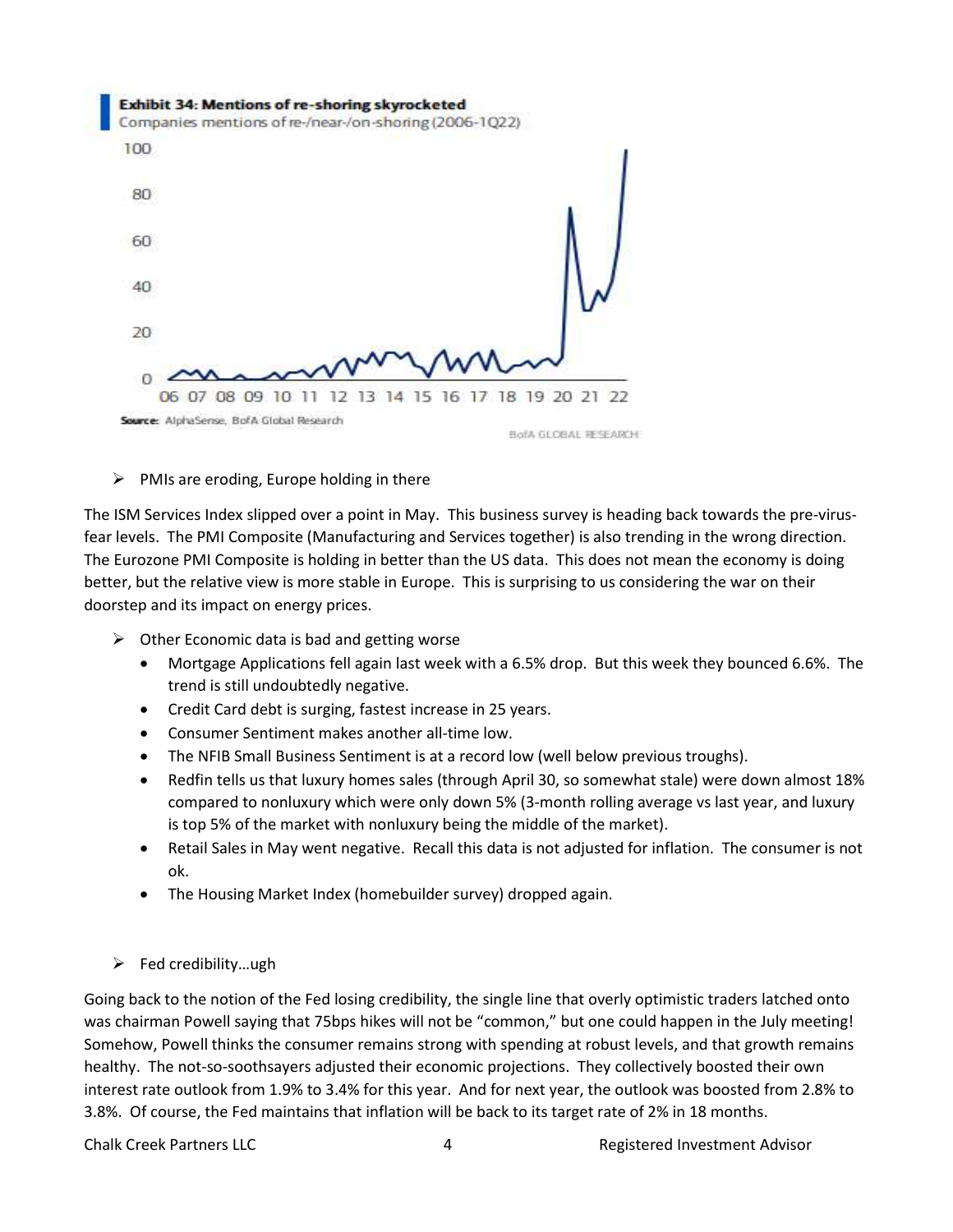Previously, the vice chair of the Fed, Lael Brainard, said she wants to keep hiking until inflation is under control. Moreover, she does not think inflation has started to peak, nor does she see a scenario that would warrant a pause.

Merrill writes, "It is easier for central banks to manage slowdowns if they are the cause of the slowdown." We are not so sure about this considering this group pivots like the Titanic. And we will throw in a good Mark Twain quote (courtesy of the economist John Mauldin who we refence on occasion): "It ain't the things that you don't know that get you, it's the things that you know for sure, that ain't so." We will call this loose Rumsfeld-speak.

For what it is worth, Merrill predicts that the Fed will not stop hiking interest rates until the Employment Report turns negative. This is probably a good marker to watch.

 $\triangleright$  The European Central Bankers are not exactly channeling their inner Volcker

The European Central Bank showed its true wishy-washy colors over the last two weeks. It first announced its monetary policy tightening plans. As expected, the ECB said it will hike interest rates by 25bps in July with another hike in September. Of course, the ECB is still actually buying assets. It will not end its bond buying until the end of June. And deposit rates are still negative at -0.50% (you pay to lend money!). And proving it is never too late to say you are sorry, the central bank has upgraded its inflation forecasts for 2022 from 5.1% to 6.8% (May print was 8.1%). And it lowered its growth forecast from 3.7% for 2022 to 2.8%.

But a week later the ECB called an emergency meeting to work on the "fragmentation" in the market. While it is a work in progress with committees tasked to work on the specifics (what could go wrong), the idea would be to reinvest some bond proceeds into other bonds that have experienced higher jumps in yield. This would be like taking municipal bond proceeds in Texas to pay off Illinois or New York debt.

 $\triangleright$  Oil supply is still the story

It looks like OPEC+ is working its way back to just being OPEC (without Russia). Russia is still in the expanded group, but OPEC is planning on increasing production to offset the declines in Russian exports (despite the wavering data). The UAE oil minister said it succinctly with, "oil prices are nowhere near their peak" as Chinese demand is still being suppressed through lockdowns. Maybe most importantly, he voiced what we have been espousing: spare capacity is virtually nil. There have been some reports that Saudi has told the US it will pump more if Russia production continues to decline. This attempted gladhanding towards the US is also seen in prices. Saudi just increased prices to Asia (second highest premium ever) and Europe but held US prices the same (these prices are always relative to benchmarks). Elsewhere, Libyan oil production has fallen from 1.2mm barrels per day last year to about 100k bpd currently. Once production outages were resolved, terrorists forced more shutdowns. Of course, we are starting to see the recession narrative impact oil prices. We suspect this is more profit taking than anything else. We do fear a global recession's impact on energy demand, but we think the supply side is much more challenging in the short to medium term.

 $\triangleright$  Chart Crime of the week

Here is a Bitcoin fanatic's attempt to use a log scale y-axis to prove that there is no pain in crypto land. This chart is hard to read, but the first y-axis number is \$0.02. Considering 99% of Bitcoin owners first bought around \$30k, this chart is a bit misleading…dare we say criminal.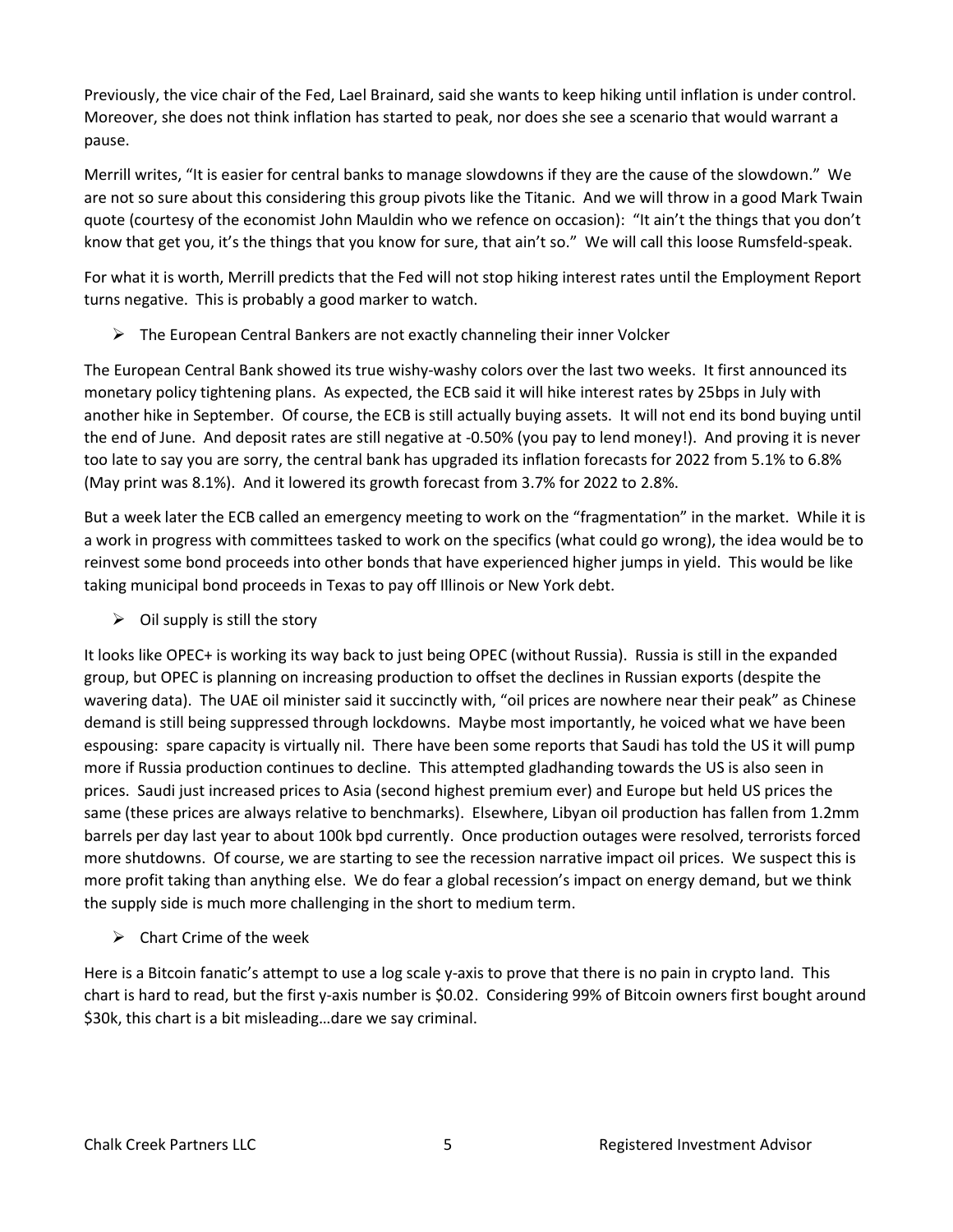

- $\triangleright$  Quick Hits
	- The owner of the Elvis brand, Authentic Brands, is no longer allowing Vegas chapels to use the icon's likeness during weddings.
	- About 10% of recent SPACs have warned that they might be out of business within a year. These grifts include air-taxis, EVs, and scooter rentals.
	- The cryptocurrency Solana had an "outage" on Thursday after the network had a "bug in the durable nonce transactions feature led to nondeterminism when nodes generated different results for the same block." We all have that friend that tries to sound smarter than he is. And we all know he is fool of baloney.
	- The median house price in Nashville is about 25% higher than the national average. They were equal seven years ago.
	- "Toilets and sinks are in short supply" in Russia accordingly to the Wall Street Journal. We suspect they mean new toilets.
	- The US has thrown away more than 82mm Covid shots.
	- The new Ford electric F-150 comes with an adapter to charge a stalled Tesla.
	- Gallo is now the official wine of the NFL.
	- One of the government financial regulators (FINRA), has an application with a physical description section. It now limits your physical weight to 699 pounds and height to 7 feet 11 inches.
	- Soccer fans at the World Cup in Qatar caught with drugs will face the death penalty.
	- Electric Last Mile Solutions, once a pillar in the Fantasy and Fraud sector(s) of the market, has filed for bankruptcy as it pursues new financing. The company was valued at \$5b last year.
	- Biden is discharging \$5.8b in student loans related to the now-defunct Corinthian Colleges. Recall that Obama drove the for-profit college network out of business. \*